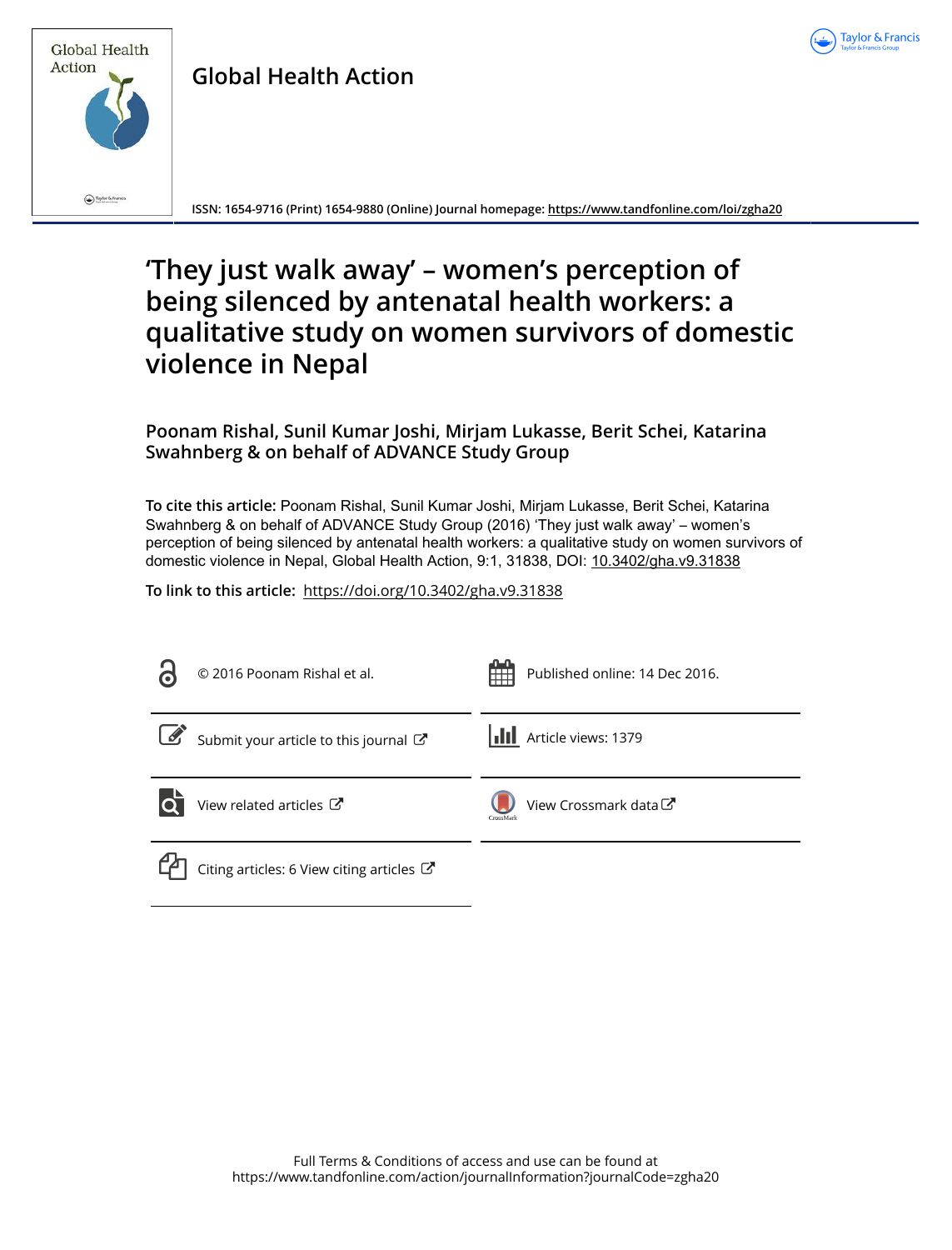





#### ORIGINAL ARTICLE

# 'They just walk away' - women's perception of being silenced by antenatal health workers: a qualitative study on women survivors of domestic violence in Nepal Global Health Action<br>
ORIGINAL ARTICLE<br>
"They just walk away' – women's perception of being

### Poonam Rishal<sup>1</sup>\*, Sunil Kumar Joshi<sup>2</sup>, Mirjam Lukasse<sup>3</sup>, Berit Schei<sup>1,4</sup> and Katarina Swahnberg<sup>5</sup> on behalf of ADVANCE Study Group<sup> $\dagger$ </sup>

<sup>1</sup>Department of Public Health and General Practice, Faculty of Medicine, Norwegian University of Science and Technology (NTNU), Trondheim, Norway; <sup>2</sup>Department of Community Medicine, Kathmandu Medical College, Kathmandu, Nepal; <sup>3</sup> Faculty of Health Sciences, Department of Nursing and Health Promotion, Oslo and Akershus University College of Applied Sciences, Oslo, Norway; <sup>4</sup>Department of Obstetrics and Gynecology, St. Olavs Hospital, Trondheim University Hospital, Trondheim, Norway; <sup>5</sup>Department of Health and Caring Sciences, Faculty of Health and Life Science, Linnaeus University, Kalmar, Sweden

**Background:** Domestic violence during pregnancy has detrimental effects on the health of the mother and the newborn. Antenatal care provides a 'window of opportunity' to identify and assist victims of domestic violence during pregnancy. Little is known about the experience, needs, and expectations from the women's perspective in relation to domestic violence in Nepal.

**Objective:** Our study aims to explore how women who have experienced domestic violence evaluate their antenatal care and their expectations and needs from health centers.

**Design:** Twelve in-depth interviews were conducted among women who had experienced domestic violence during pregnancy and utilized antenatal care. The women were recruited from two different organizations in Nepal.

Results: Women in our study concealed their experience of domestic violence due to fear of being insulted, discriminated, and negative attitudes of the health care providers. The women wished that the health care providers were compassionate and asked them about their experience, ensured confidentiality and privacy, and referred them to services that is free of cost.

Conclusions: Findings from our study may help the health care providers to change their attitudes toward women survivors of domestic violence. Identifying and assisting these women through antenatal care could result in improved services for them and their newborns.

Keywords: domestic violence; qualitative research; quality of care; help seeking; abuse in health care

Responsible Editor: Virgilio Mariano Salazar Torres, Karolinska Institutet, Sweden.

\*Correspondence to: Poonam Rishal, Department of Public Health and General Practice, Faculty of Medicine, Norwegian University of Science and Technology (NTNU), PO Box 8905, NO-7491 Trondheim, Norway, Email: poonam.rishal1@gmail.com; poonam.rishal@ntnu.no

Received: 4 April 2016; Revised: 21 October 2016; Accepted: 24 October 2016; Published: 14 December 2016

#### **Introduction**

The United Nation's (UN) Declaration on the Elimination of Violence against Women has defined domestic violence (DV) as physical, psychological, and sexual violence that occurs within a private sphere, generally between individuals who are related through blood or intimacy (1). In 2009, the Ministry of Law and Justice in Nepal defined DV as 'any physical, mental, sexual, or economic harm perpetrated by one person on another with

whom he or she has a family relationship, including acts of reprimand or emotional harm' (2).

Globally, 13-61% of women between 15 and 49 years of age experience violence perpetrated by their intimate partners (3). The Nepal Demographic Health Survey (NDHS) of 2011 reported that one in five (22%) women aged between 15 and 49 years has experienced physical violence at least once in their lifetime, and 12% have experienced sexual violence perpetrated by their husband.

<sup>†</sup>Addressing Domestic Violence in Antenatal Care Environments (ADVANCE) is a collaborative research study funded by the Research Council of Norway from 2013 to 2017. The coordinating institution is the Norwegian University of Science and Technology. Website: [ww.ntnu.edu/web/](http://ww.ntnu.edu/web/advance/home) [advance/home](http://ww.ntnu.edu/web/advance/home)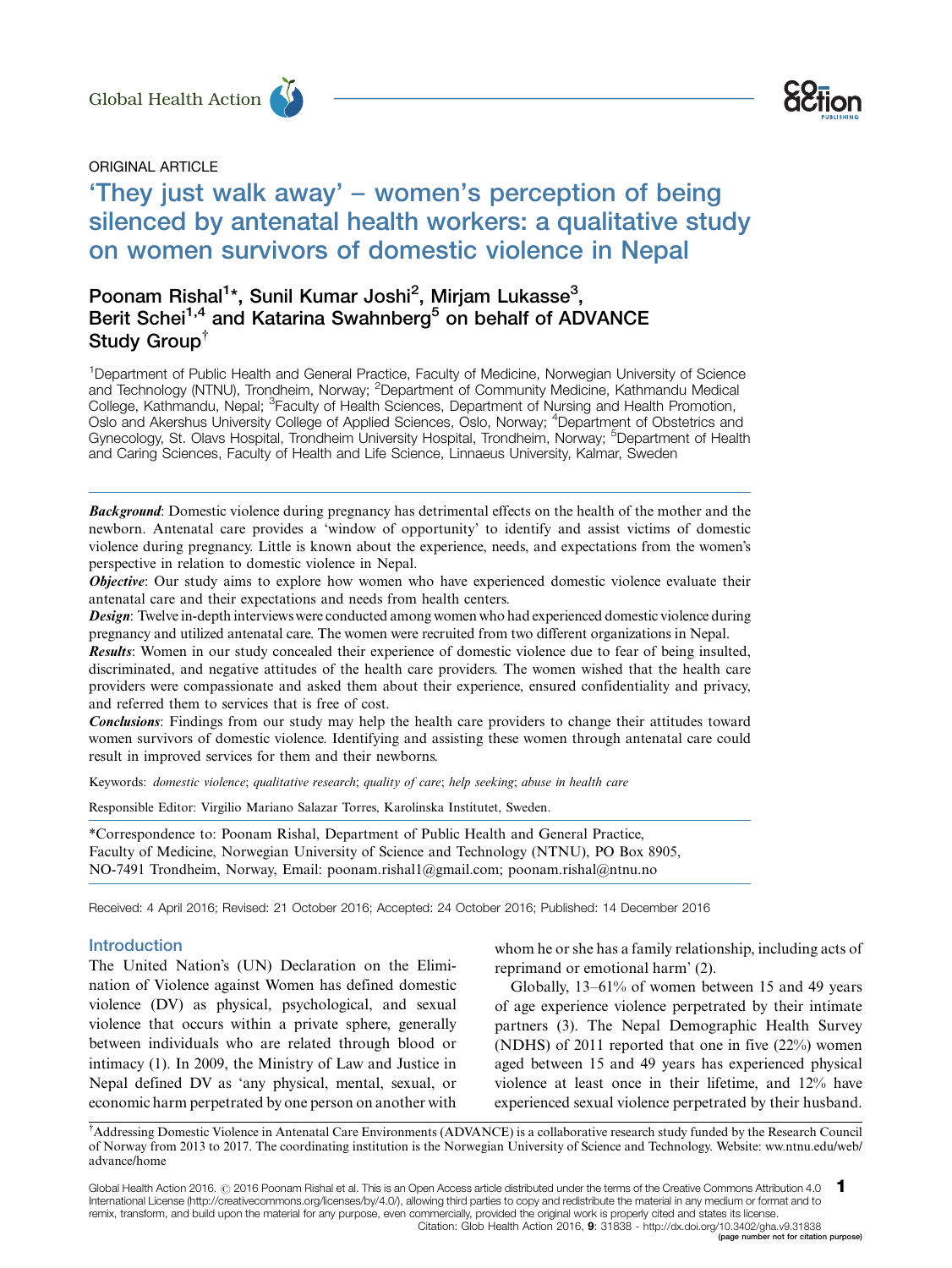The same report cites mothers-in-law and fathers-in-law as perpetrators of physical violence (4).

According to the WHO multicountry study on Women's Health and Domestic Violence against Women, DV during pregnancy ranges from 1 to 28% (3). In Nepal, 6% of women experience DV during pregnancy (4).

DV during pregnancy has detrimental effects on the health of the mother and her newborn. Postpartum depression, anxiety, and post-traumatic stress disorders are common negative maternal mental health consequences (5). In addition, perinatal and postnatal mortality, and low birth weights are some of the negative consequences among the newborns (6-9).

Health care providers (HCPs) such as doctors, nurses, and auxiliary nurse midwives play an important role in addressing DV because victims may present to health care with physical injuries and psychological problems that need treatment (1, 10). HCPs providing antenatal care (ANC) are in a unique position to create a safe and confidential environment to facilitate disclosure of violence and offer appropriate support services (3). Moreover, in Nepal, ANC could provide a 'window of opportunity' because the NDHS reports that 71% of the women visit health centers (HCs) four or more times during their pregnancy, and 15% women visit the HCs at least once. In addition, the survivors seek help from the HCs twice as often than legal services, suggesting that the HCPs are still the first point of contact (4).

Despite this, most of the women do not disclose their experience of DV at the HCs because of reasons such as normalization of DV; saving the family prestige, love, and affection toward their husband; fear of breaking up the family; fear of threats from the perpetrators; and lack of awareness about formal support services (11, 12). Wijma et al., in their case study, reported that concealing violence nurtured anxiety, guilt, and shame, and it is 'silenced' further. If the HCPs listen to the women, they might reveal their story, which might help break the cycle of abuse (13). Thus, identifying and assisting women who have experienced DV in time through the ANC may offer improved services and a better life for the survivors (14, 15).

In Nepal, interventions like One Stop Crisis Management Centers (OCMCs) have been established to assist these women (16). However, women have not been asked about what their needs are from the HCs. Therefore, the aim of our study was to explore how the Nepali women evaluate their ANC and their expectations of the ANC in relation to DV during pregnancy.

#### Methods

#### Study design

This qualitative study attempts to understand the world from the subjects' point of view, to unfold the meaning of their experiences prior to scientific explanations (17). To

get a better understanding and garner the experiences of these women, in-depth interviews were conducted.

#### Study setting

Nepal is a landlocked country in between China and India with 26.4 million inhabitants, of which 1.7 million live in Kathmandu. Nepali is the common language spoken by the inhabitants. Sixty-seven percent of men and 58% of women are literate. Women residing in urban area are more educated than women in the rural area. Although the status of Nepali women is improving, the gender-related development index is still low (0.499) (18).

#### Participants' characteristics

The women in our study were between 22 and 45 years of age. The majority of them got married at an early age  $($  < 16 years). They had 2–5 children. Most of them had migrated from the rural parts of Nepal but had been living in Kathmandu and Bhaktapur for a long time (Table 1).

Physical, psychological, and sexual violence by husband and mother-in-law were the most common forms of DV experienced by women (Tables 1 and 2).

#### Data collection

We included women purposively according to sociodemographic characteristics, experiences of DV, and number of ANC visits in collaboration with two NGOs: Women's Rehabilitation Center (WOREC) and Community Action Center, Nepal (CAC Nepal) in Kathmandu and Bhaktapur, respectively. WOREC's work is related to gender-based violence, in particular DV. The organization runs seven safe houses in many regions across Nepal. Similarly, CAC Nepal has some of their activities focused on DV. They have crisis centers for the victims of DV and one drop-in-center in Bhaktapur.

Due to different organizational structure at these two NGOs, the process of recruitment of the women differed. At WOREC, women were identified from the case registers by the first author (PR) with the help of safe house in-charge. The safe house in-charge phoned the women for the interview. Whereas at CAC Nepal, co-workers identified the women for the interview during community visits and scheduled the interviews. Some of the women were still living in an abusive situation, others were not living with their husband or their family, and some had been re-integrated in their family with the help of the NGOs.

Moreover, the initial eligibility criteria were to recruit women who had experienced DV and had attended four ANC visits. However, the last criteria had to be revised as only a few eligible women had attended at least four ANCs as per the national safe motherhood program (19). Therefore, we adjusted the eligibility criteria to include women who had been to ANC at least once.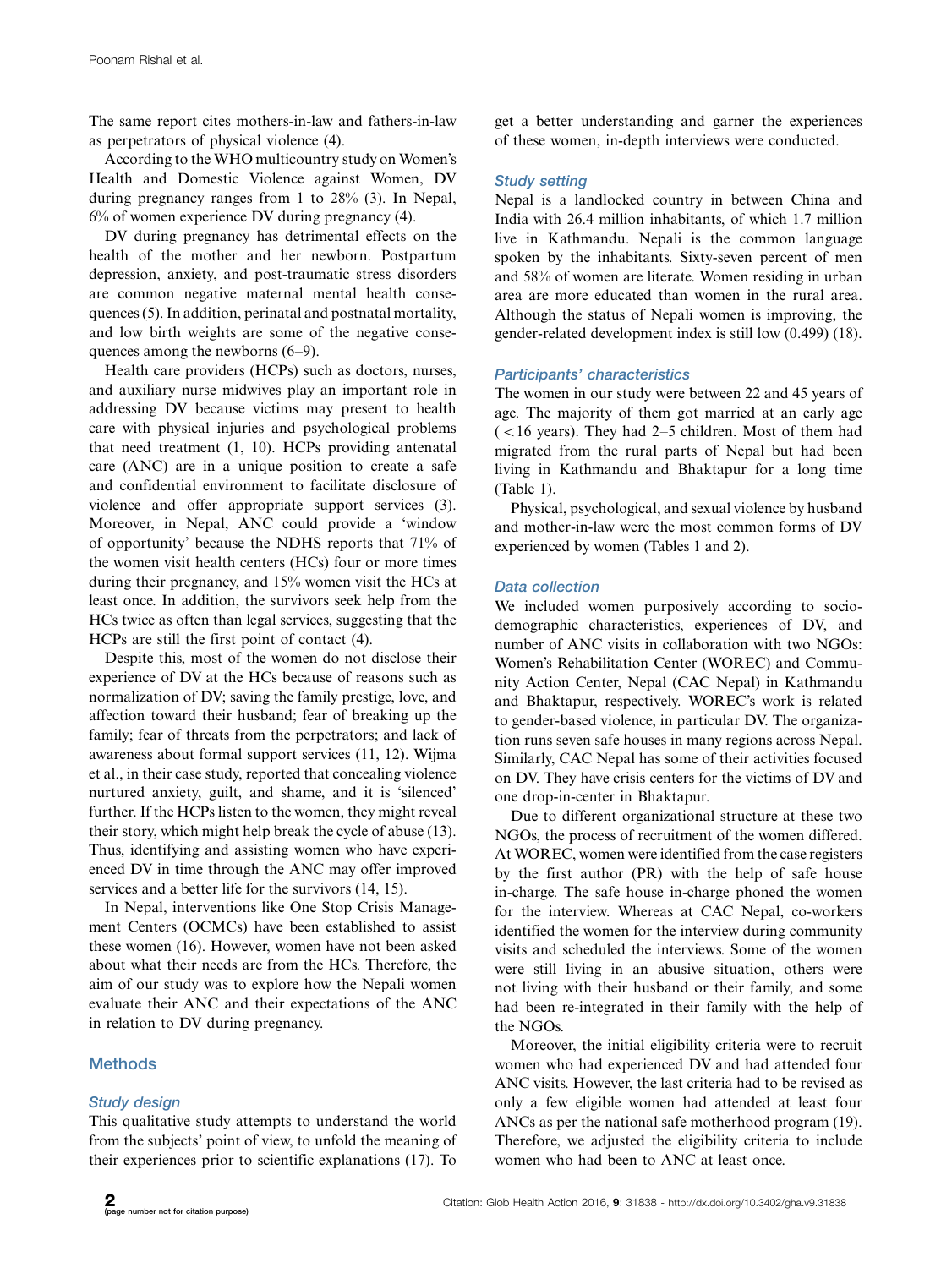| Characteristics                                         | n  |
|---------------------------------------------------------|----|
| Age (years)                                             |    |
| $20 - 30$                                               | 5  |
| $30 - 40$                                               | 6  |
| >40                                                     | 1  |
| <b>Educational status</b>                               |    |
| No education                                            | 6  |
| Did not complete high school                            | 1  |
| Completed high school                                   | 3  |
| Graduate or higher                                      | 2  |
| <b>Employment status</b>                                |    |
| Currently employed                                      | 8  |
| Unemployed                                              | 4  |
| Age at marriage (years)                                 |    |
| $\leq 16$                                               | 6  |
| >16                                                     | 6  |
| Number of ANC                                           |    |
| $\lt 4$                                                 | 4  |
| >4                                                      | 8  |
| Acts of DV experienced during pregnancy                 |    |
| Beating; hitting                                        | 8  |
| Insults; accusation (seeing another man, being a thief, | 12 |
| sleeping with husband's friend, not having children);   |    |
| use of obscene language                                 |    |
| Sexual violence                                         | 3  |
| Infidelity                                              | 3  |
| Dowry-related violence                                  | 1  |
| Neglect; made to do heavy work                          | 4  |
| Economic violence                                       | 5  |
| Perpetrators of DV                                      |    |
| Husband                                                 | 11 |
| Ex-husband                                              | 3  |
| Mother in law                                           | 5  |
| Father in law                                           | 2  |
| Other in laws                                           | 4  |

Table 1. Socio-demographic characteristics of the study participants  $(N=12)$ 

In total, 14 women were approached for the purpose of our study. Two women did not consent to participate mainly because they had already been re-integrated into the family and did not wish to recall their experience.

Table 2. Experiences of domestic violence by women

A topic guide was developed and finalized by the authors, which was translated and pretested before the first interview (Table 3). The first author (PR) conducted 12 audio-recorded in-depth interviews in Nepali. Written notes were taken following consent from the participants regarding their non-verbal communication. The interview began with introduction to build rapport before the women were guided to share their experience of DV during pregnancy, evaluation of their ANC visit, and their needs and expectation from ANC (Table 3). The duration of the interview ranged from 35 minutes to 1 hour.

#### Data analysis

The interviews were transcribed verbatim in Nepali and then translated into English by the first author (PR) for the analysis. The second author (SKJ), who is also from Nepal, read the verbatim transcriptions to increase trustworthiness and ensure conformity of the translation.

The analysis then followed the steps of Graneheim and Lundman content analysis (20). At first, the interviews were read through several times to obtain a sense of the whole incorporating non-verbal communication noted during the interviews.

Then, the meaning units were identified from the interviews by the first author. Graneheim and Lundman consider meaning unit as words or paragraph containing aspects related to each other through their content (Table 4 illustrates the analyzing process). Thereafter, the meaning units were condensed, which Graneheim and Lundman refer to as a process of shortening of meaning units while still preserving the core. Finally, the condensed meaning units were abstracted and labeled with codes. All the authors reflected upon the meaning units, condensed meaning units, and discussed the different codes. Subsequently, the codes were grouped according to their similarities and differences into subcategories. These subcategories were grouped into three categories. Thereafter, the tentative subcategories and categories were discussed among all the authors. During this process, reflection on the interviews, subcategories, and categories continued until no new subcategories and categories emerged (Table 4).

The analysis process continued until an agreement was reached on each of the subcategories and categories among

'... he [my husband] was a drug addict ... he did not earn [money] ... we had nothing to eat. We had to sleep on the floor ... we had only one mattress. He would be away many days, and he came home drunk. He always had his friend at home ... we [I, my husband and his friend] had to share the same mattress. His friend forced me for that [to have sex with him]. The next morning, my husband scolded me and beat me because I slept with his friend ... One day, I got pregnant with his [husband's] child. His friends would insult me and say that even they [his friends] have share in my baby ... I felt very bad [crying]. One day my husband came home after many days ... drunk. I asked for money [to pay the rent] ... he asked me for food. I had not cooked anything [because I had nothing at home] ... I had not eaten for many days ... and we started fighting. He hit me very hard and pushed me. I fell on the basin full of water and pots and pans. I started bleeding ... he was afraid that I was bleeding and took me to the hospital'. [Interview 3]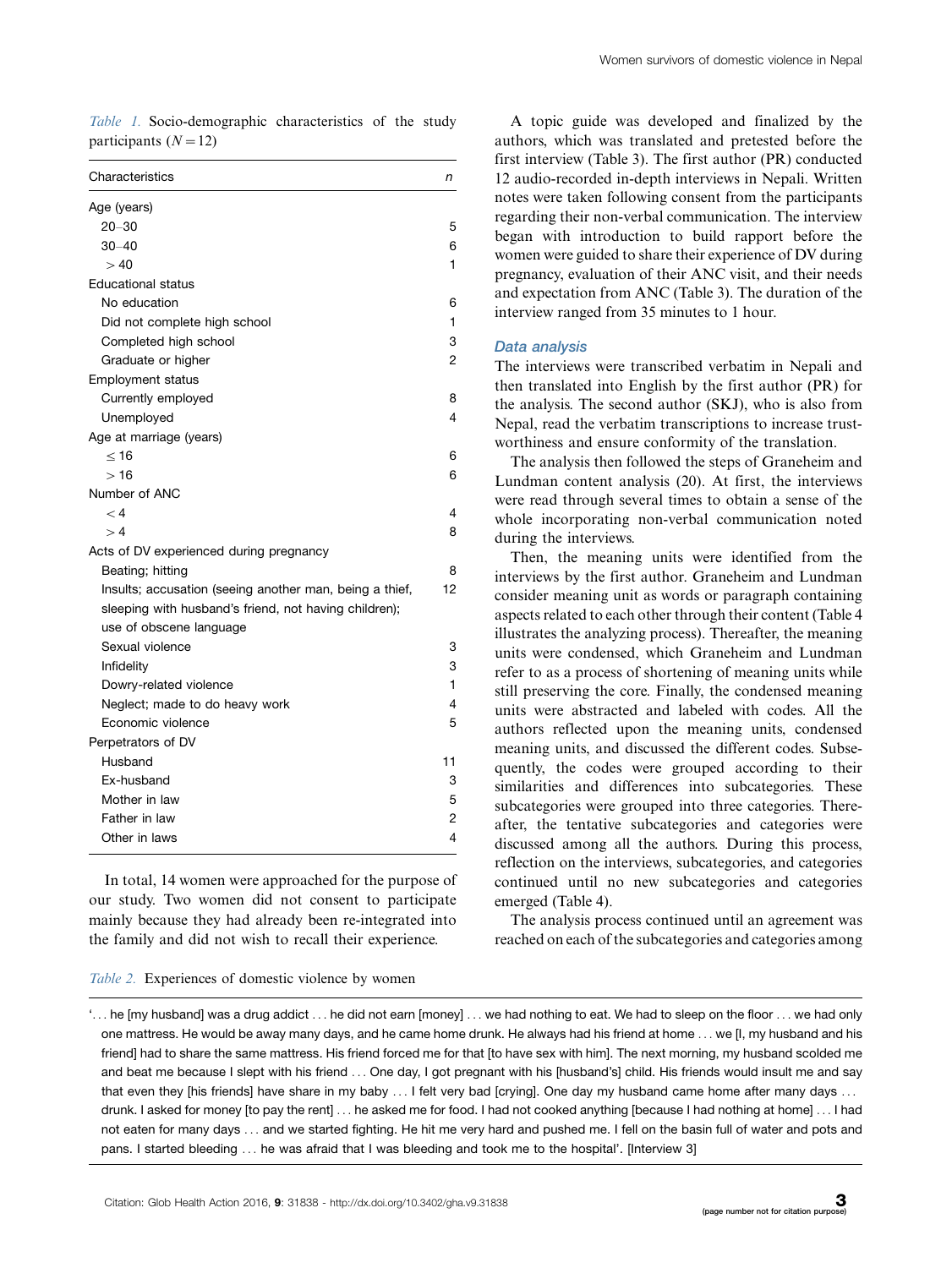#### Table 3. Interview guide for in-depth interviews

- 1. Introduction
- 2. Marriage/relationship with husband. Probing questions for follow-up information: occupation of the husband, how they met, married life, violence (insulted, shouted, threatened, hit, kicked, slapped, forced to sexual activity)
- 3. Relationship with the in-laws. Probing questions about violence, ask precise questions about the violence [type, severity, frequency?]
- 4. Pregnancy. Probing questions: how they felt [physical and emotional health?], place of delivery, antenatal checkups, violence during pregnancy
- 5. Disclosure about experience(s) of violence. Probing questions: who knew about the violence? Whom did you tell? Did you tell anyone at the health center? How did they respond? Their expectations from the antenatal care providers
- 6. Recommendations to help improve the quality of care for women who have experienced domestic violence during pregnancy and who come for antenatal care

all the authors, challenging each other's understanding based on personal and professional backgrounds. All the authors have knowledge of qualitative methods and experience of working in national and international health care systems and researching DV. All authors discussed and agreed upon the final subcategories and categories (Table 4). Authentic citations are given to support and confirm the findings and represent reality.

#### Ethical considerations and ethical clearance

The ethical guidelines recommended by WHO was followed when the study protocol was developed and throughout the study (21-23). To ensure the women's autonomy, women were informed about the objective, the risks, and the benefits of the study, as well as the notion of voluntary participation. The women were given the opportunity to decline or reschedule the interview or withdraw from the interview whenever if needed. Verbal informed consent was obtained. To ensure the women's safety, the identity of the women was kept anonymous.

Ethical approval to conduct the study was obtained from the Norwegian Research Council and the Nepal Health Research Council. The executive directors of WOREC and CAC, respectively, granted their verbal permission to conduct the interviews.

#### **Results**

Three main categories emerged from the in-depth interviews and are discussed as follows: 1) enduring domestic violence - a hidden burden, 2) all we need is an opportunity, and 3) made a bad thing worse (Table 5).

#### Enduring domestic violence - a hidden burden

The women in our study concealed incidences of DV and lived within their private sphere, enduring the burden.

|  |  | Table 4. Example of content analysis |  |
|--|--|--------------------------------------|--|
|--|--|--------------------------------------|--|

| Meaning units                                                                                                                                                                                                                                                                                                                                                                                                                                              | Condensed<br>meaning units                                                                                              | Codes                                                                                        | Subcategories                                    | Categories                                                  |
|------------------------------------------------------------------------------------------------------------------------------------------------------------------------------------------------------------------------------------------------------------------------------------------------------------------------------------------------------------------------------------------------------------------------------------------------------------|-------------------------------------------------------------------------------------------------------------------------|----------------------------------------------------------------------------------------------|--------------------------------------------------|-------------------------------------------------------------|
| No, I would not have told them (about<br>abuse). I told you because you seem to<br>understand my pain and you also want to<br>get information from me. Others will think<br>that I am useless and they start judging<br>me, don't they? One has to understand,<br>what pain people can experience, how a<br>person's fate will be                                                                                                                          | If one does not<br>understand the pain<br>and starts judging<br>women, you do not<br>want to disclose                   | Judgment as a<br>barrier to disclosure                                                       | Barrier to disclosure<br>of domestic<br>violence |                                                             |
| There (hospital) health care provider's<br>started telling in the emergency that my<br>case might be a police case if I would tell<br>them that I had been beaten, so I told<br>them that I fell from the ladder while I was<br>carrying a tub and to call the doctor. I felt<br>that if it would been a police case, I would<br>be left alone and I would not have any<br>place to go on top of that I was pregnant,<br>(crying) so I did not tell anyone | Did not disclose<br>and lied about the<br>violence due to fear<br>of being alone if it<br>would become a<br>police case | Concealment of<br>domestic violence<br>due to fear of being<br>alone during the<br>pregnancy | Concealment of<br>domestic violence              | <b>Enduring domestic</b><br>violence $-$ a hidden<br>burden |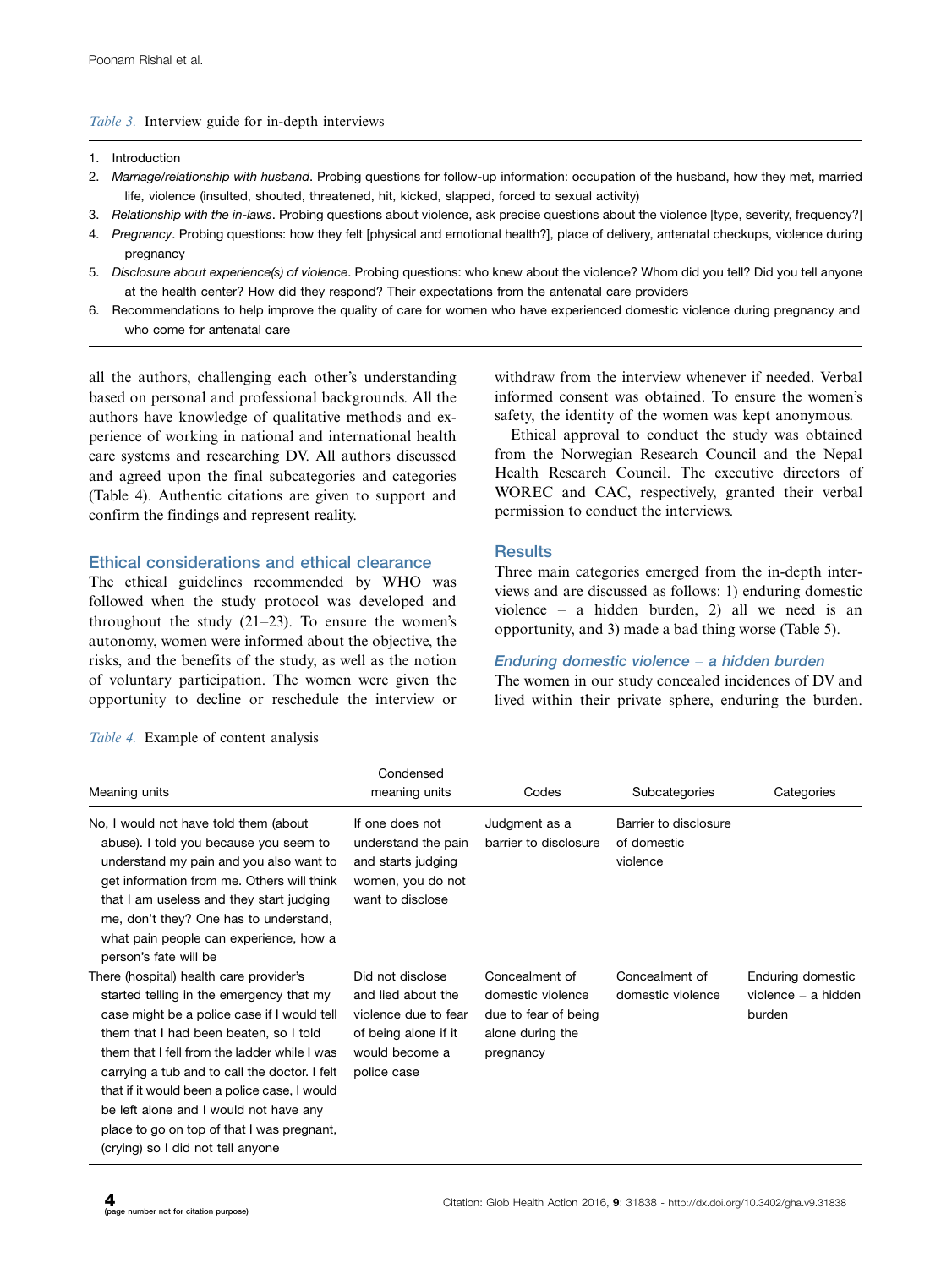Table 5. How women with domestic violence evaluate their antenatal care?

- 1. Enduring domestic violence a hidden burden
- Concealment
- Barriers to disclosure
- 2. All we need is an opportunity
- Routine enquiry
- Support focused on women
- Other support for family members
- 3. Making a bad thing worse
- Neglect
- Emotional abuse
- Physical abuse

During the interviews, the women described reasons for concealing DV during pregnancy.

#### **Concealment**

Fear was one of the main reasons for why women concealed being victims of DV. The women had fear of being insulted, discriminated against themselves or towards their family, being re-victimized by the husband, and also being left alone during their pregnancy. One woman said:

... They [HCPs] said it might be a police case, and if I said that I had been beaten by my husband, they would call the police. I would be left alone. I would not have any place to go [crying]. I lied and told them that I fell from the ladder while I was carrying a tub... I did not tell anyone. [Interview 3]

Similarly, another woman said that even though she stayed at the hospital, she did not tell anyone about her bruises because of fear of being thrown out of the house. Victim blaming, guilt, being insulted by others in the community, shame, and shyness were other reasons given by the women for concealing DV.

#### Barriers to disclosure

Meeting a professional HCP did not evoke feelings of trust where the women could disclose their experiences. One of the women explained that she did not tell the HCP about DV during pregnancy because she felt that the HCPs might laugh at her. Another woman shared concerns that the HCPs might have thought that she was useless and judge her as not being a good wife. One of the women said, 'I will never tell a health worker especially nurses because they have their own way [of dealing], they just walk away'.

The majority of the women felt that the HCPs showed no empathy toward them. One woman emphasized, 'They [HCPs] should not talk to us like that [rudely]'. Another woman said that if HCPs asked open questions like, 'What happened to you?' it would encourage them to share their experiences. The women did not disclose experiences of DV because they were not asked, or when asked, they had to face attitudes like insensitivity, blame, and judgment. Moreover, they felt that there was 'no advantage [to share information about having been victims of DV]':

... A woman [I knew] disclosed to the HCPs about being abused [raped] and that she did not want the baby because the child had no father. The HCPs were afraid that she would run away from the hospital without paying the bill and did not let her go. Nobody sought a solution. That is why I never say anything. [Interview 3]

#### All we need is an opportunity

Women during the interview shared what they wished from the HCPs. The women wished for an opportunity to share their experience with them. They stated that the HCPs should enquire about their experience of DV. The woman also suggested compassionate, appropriate, individualized care from the HCPs.

#### Routine enquiry

One of the women said that if the HCPs asked them about DV, it would give them an opportunity to share their experience with them and get advice for them and their baby. Women wished that HCPs understood their pain. As one of them said, 'I told you [interviewer] because you seem to understand my pain'. Women said that empathy, politeness, love, and respect would motivate them to share their experience of DV. '... They [HCPs] should ask about what had happened to us, how we got to the hospital, who abused us', said one of the women.

Women also expressed that it was important that the HCPs maintain privacy and confidentiality when they asked about DV. They added that if the HCPs guaranteed not to tell anyone, they would be more willing to share their experiences. 'I expect you will not tell anyone', said one woman to the interviewer, making clear the need for confidentiality.

Furthermore, one of the women felt sorry for the HCPs and stated, 'maybe the HCPs do not know what to do'. So the woman suggested that training might help the HCPs: '... We cannot expect that they [HCPs] will be able to ask and manage without any training on DV during pregnancy'.

#### Support focused on women

Women held different views on what the HCs could provide as a means of support. Some suggested that the HCPs should refer women who have experienced DV to the HCs that provide services free of charge to poor women. In contrast, others accepted that a nominal fee would be good when they have to do investigations like blood test and ultrasonography.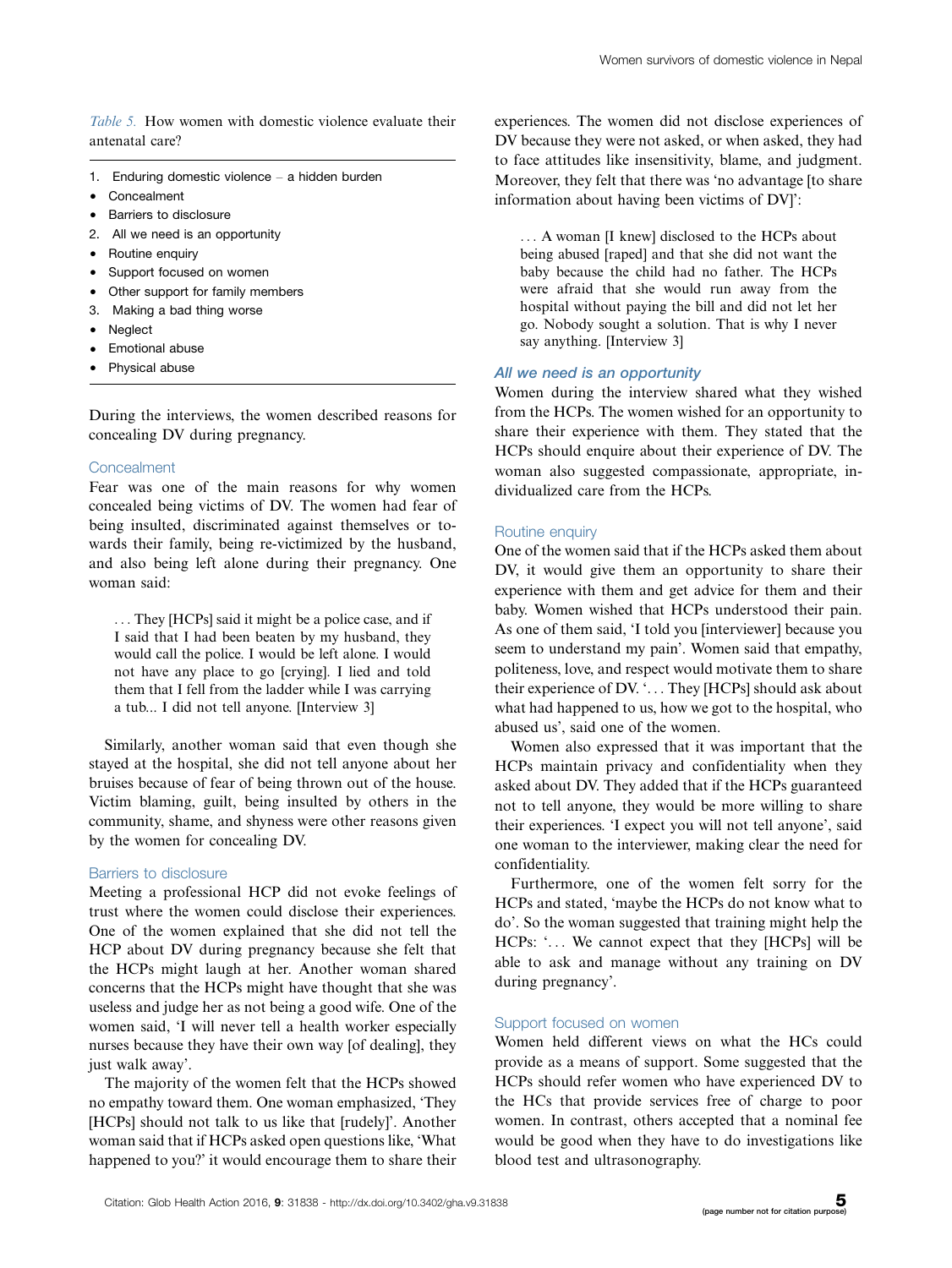... women like us [who have been abused] die to see 1-2 Rupees [Nepali currency]. It would be nice if we get services according to how much money we have. If hospital could give us services at a discount, it's fine. [Interview 5]

Most of the women visited the public maternity hospital for their ANC because it is free of charge. Thus, the women suggested the need for another specialized hospital, one that was especially focused on women who have experienced DV. 'Nowadays, we have reserved seats for women and separate bus for women. Like that, we should have a special unit for pregnant women living with DV'. Similarly, a few women stated that awareness about HCs that provide facilities for women in relation to DV was important because most of the women did not know about such services. They said, 'No one will use the services if they do not know about it'. In addition, one woman emphasized that a female HCP would understand them better than a male HCP, she said, 'A woman will understand another woman's problem'.

#### Other support for family members

Apart from the services focused on them, the women also expected supports for the perpetrators. A woman stated that rehabilitation of her husband who is an alcoholic would help to reduce the DV she experienced. Others expressed that it was very important to educate couples and families about DV. They also wished that the HCPs created an environment to talk to the family members and counsel them in various issues such as nutrition during pregnancy, danger signs during pregnancy, and indirectly about DV and the legal aspects of DV.

Even when my doctor did my checkup, he did not say anything [follow-up, diet during pregnancy] or ask me to bring anyone from my family ... If the doctors could convince the family members about the care needed during pregnancy, they could help women like us ... My mother-in-law said that she delivered her baby without eating fruits and doing strenuous work. She said I was acting smart. [Interview 1]

#### Making a bad thing worse

During the interviews, most of the women expressed examples of the types of negative behavior exhibited by the HCPs. Most of them described it as 'bad behaviors'.

#### **Neglect**

A few women described 'neglect' as a failure to care for women who have experienced DV by the HCP's. The women gave some examples of failure to care. One woman disclosed that there was no medicine and no HCPs when she visited the ANC. Others felt that the HCPs did not care for them because they had very little time for the women. 'What the HCPs try to do is to finish

their work and go home. The system is like that and therefore women do not like to go there'. Women also felt that the HCPs did not inform and advise them adequately, concerning follow-up and medication during pregnancy. One woman also stated that the HCPs did her routine ANC but she did not check for or look at the bruises that she had on her body.

#### Emotional abuse

Expressions such as '... they talked loudly and rudely' and '... They scold us' were shared by the women to describe emotional abuse. Similarly, one woman said that she had gone to the hospital because she wanted to ask when it was best to plan for a baby. She told the doctor that her husband forcefully had sex with her, and she asked the doctor if he could talk to her husband and convince him to stop forcing her. She was unsatisfied with the doctor's insensitive response.

 $\ldots$  Then he told me that I should talk to my husband and it was my responsibility to convince my husband. He used words like maybe you also need sex. I felt very bad because he talked to me like that. He was a male doctor. [Interview 8]

#### Physical abuse

Some women reported incidents of physical abuse during labor. One woman said that the nurses pressed on her abdomen to listen to the baby's heartbeat, and when she asked the nurse not to press the abdomen, the nurse replied, 'You should bear the pain'. Another woman described how a nurse treated her when she went to the hospital for her delivery.

The nurse beat me ... one shouts, one cries during labor, but the nurse slapped me on my thigh. I cried because I was in pain. I had even told them that I did not have anyone to [support me]. They should have treated me well. They should have behaved well and not hit me. [Interview 4]

#### **Discussion**

Women in our study had experienced diverse forms of DV during pregnancy. However, they concealed their experiences from health workers and lived with the burden because they were afraid of being abandoned during their pregnancy. The women felt that HCPs humiliated them. Some women also felt that HCPs were insensitive and discriminated them. On the contrary, the women wished that the HCPs would enquire about DV and show empathy toward them.

In Nepal, women are expected to tolerate DV for the sake of their family (11). Earlier studies have shown that women hesitated to reveal their experiences because they were embarrassed or afraid to disclose about DV themselves; they feared public scrutiny, being stigmatized as victims, and attitudes and response of the HCPs to DV.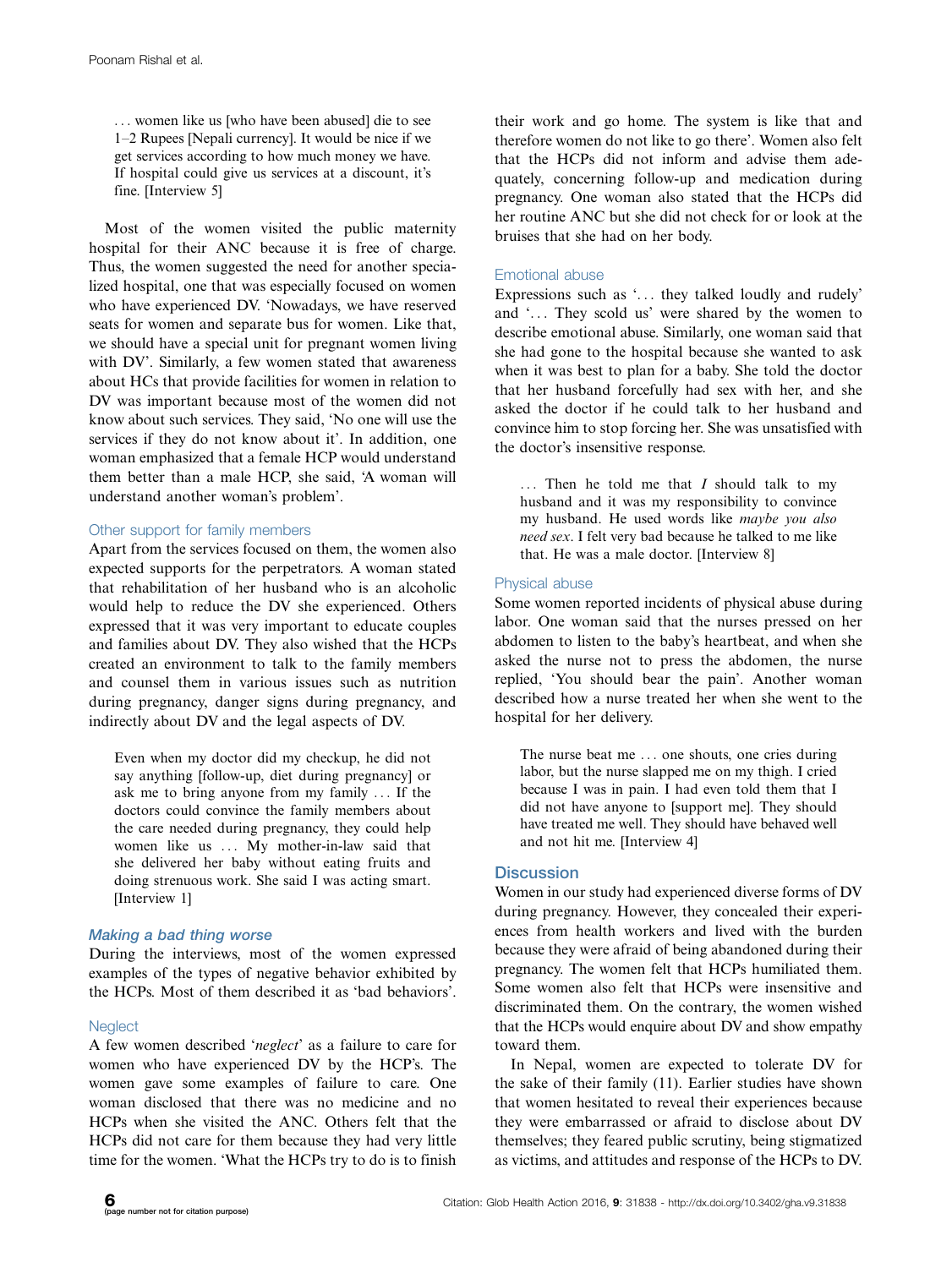Judgmental and insensitive attitudes of HCPs toward them were barriers to disclosure (24-26).

Professional ethics and women-centered care advocate that women should be provided with practical care and support that responds to her concern, ensuring her privacy and confidentiality to reduce further harm (3). However, women in our study shared that the HCPs shouted, scolded, and slapped them. Globally, studies have documented disrespect, beating, verbal abuse, and mistreatment of women during childbirth, feeling powerless, being ignored, lack of emotional support, and callousness as abuse in health care (27-30). Nevertheless, HCPs do not perceive their behavior toward these women as abusive. Some HCPs consider abuse in health care as 'small things', but most of them express it as 'innocent thoughtlessness' (31, 32). Moreover, if the HCPs abuse women who have experienced DV during pregnancy, women lose their trust in them. As a result, they utilize the ANC less, which means a window of opportunity is lost, hindering disclosure of DV and increasing the risk for complications in pregnancy and childbirth.

The WHO has defined social well-being as one of the important components of health (33). Although HCPs cannot ensure social well-being directly, they can create a non-judgmental, respectful, and compassionate environment to motivate women to disclose their experience of DV and contribute to reducing harm caused by DV (10, 34, 35). Women in our study preferred being asked about their experiences by the HCPs similar to the findings from the earlier studies (36). Routine inquiry alone may not be helpful. However, a non-judgmental way of enquiring may uncover the hidden experience of DV among women and trigger the need to seek help earlier or at later stage from ANC, which ultimately increases women's safety because initially many women may not even recognize themselves as being victims of DV (15, 37, 38).

In addition, the women in our study emphasized the importance of privacy and confidentiality in their interactions with the HCPs and the ANCs. Earlier studies have also shown that women expect that the HCPs would ensure their privacy and confidentiality (39). However, in Nepal, ensuring privacy and confidentiality at the ANC could be challenging because of the infrastructure. The ANC clinics are busy and crowded, where the pregnant women are examined in cubicles partially partitioned with curtains or walls.

There is a need for transformation in the attitudes of the HCPs toward DV. How can a HCP who agrees to wife beating by the husband care for women? An effective training may enable HCPs to respond appropriately to the needs of the women, and challenge the issues of power and abuse and mitigate the concerns about opening a 'Pandora's Box' (34, 40). Mainstreaming gender, DV, and its management within ANC into the curriculum

in medical and nursing schools could help the HCPs to identify and assist survivors of DV.

Quality of care for survivors of DV is a multidimensional and multisectorial challenge because of its complexity. The HCs alone cannot achieve the goal although they are crucial gateways to specific services (eg. treatment of phyiscal injuries), and referral to other services should be mandatory if required (3). However, an assessment of the performance of hospital-based OCMCs in Nepal reports that even the medical staffs have not been oriented about OCMCs provided by the hospitals that they work at (16). Moreover, to improve ANC programs, it is necessary to understand the providers' perspective as well (41). Thus, there is a need to explore the perceptions of DV and ANC and abuse in health care from the HCPs' perspective.

Help seeking among survivors of DV is a dialectical process where a woman defines her problem first, and then decides to seek help and selects a source (formal and informal) for help (42). The survivor is most receptive to interventions only when she realizes that she is a victim, and that is when she is likely to reach out for help (43). A formal source like the ANC could offer assistance to prevent and reduce DV and provide alternative support. (35). Some of the women in our study concealed DV and chose to live with a husband who abused them. Therefore, an intervention to promote safety of the women could help reduce harm to the mother and the newborn. A study conducted in the United States has shown that if women are aware of safety-promoting behavior, it could prevent women from further harm due to DV (44). Therefore, there is a need to replicate the study in Nepal and assess the feasibility of teaching safety-promoting behavior from ANCs. In addition, some of the women in our study expressed that education of other family members about nutrition, health, DV, and law to protect victims of DV could prevent DV during pregnancy. Therefore, integration of women's health education, DV during pregnancy, and legal issues of DV through ANC for the husband, mother-in-law, father-in-law, and other in-law members could help reduce DV during pregnancy.

In Nepal, DV has been recognized as a public health concern, in particular for safe motherhood and women's health since 2002 (45). Recently, a clinical protocol for gender-based violence (GBV) has been published by UNFPA with instructions on examination, reporting of violence, and counseling and supporting women; however, the protocol does not include guidelines to manage DV during pregnancy. It is applicable for women who are brought to the OCMCs by organizations or police and does not apply to women who do not self-report DV. Moreover, only a few women are aware of formal services such as OCMCs (16). Apart from this, there is a need of standard protocol that guides HCPs on how to identify women about DV.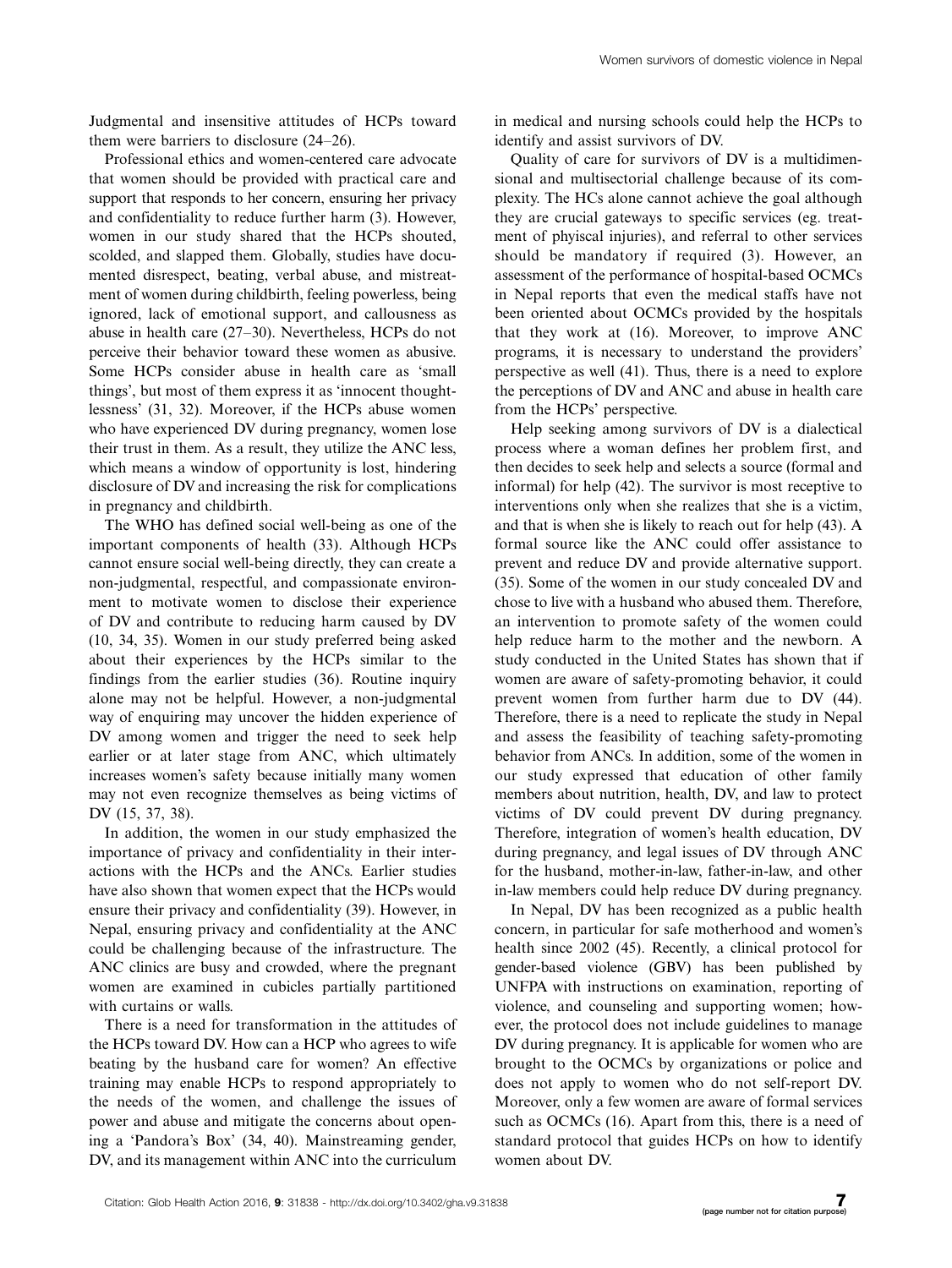#### Strengths and limitations

This is the first study performed in Nepal to evaluate the experience and expectation of utilizing ANC among women survivors of DV during pregnancy. Furthermore, our explorative in-depth interviews have generated new knowledge regarding abuse in health care.

Through purposeful recruitment of women, we have captured diverse experiences in regard to the study aim based on women's different socio-demographic background as well as various experiences of DV. The interviews were conducted in Nepali, in a secluded room which ensured confidentiality and helped to build trust among the women. This contributed to a comfortable and open dialogue between the interviewer and the women. It is our opinion that all the above-mentioned measures helped us to gather rich material. However, we could have built a higher level of trust if we had been able to meet these women on multiple occasions to garner an in-depth understanding. To increase the trustworthiness of our findings, we have described all procedures used in the study as thoroughly as possible (46, 47).

As with all translations in cross-language research, it was difficult to retain the conceptual similarity of the proverbs and phrases used in local language. However, the first author is fluent in both Nepali and English, so the context of the interview and meaning of local phrases were thoroughly described while translating the interviews to ensure linguistic nuances such that the other authors reading only the English translations could interpret and reflect on the interview during analysis. Including multiple researchers in the analysis also increases the credibility of the findings of our study.

However, our study includes self-reported DV and women living in the urban area. Thus, transferability of our findings is limited and may not represent perception of women living in the rural areas. A random selection of women from both the urban and rural communities could have broadened the understanding.

#### **Conclusion**

Our study has broadened the understanding of how women who have experienced DV evaluate their ANC; it also allows us to understand what their expectations are from the ANC and the HCPs. Furthermore, our study has generated findings on abuse in health care, which has been perceived as barriers to disclosure of DV by some women. Enquiries made by the HCPs may provide an opportunity for the women to seek help at some point in their life. Interventions to promote use of safety-promoting behavior through the ANC could be a step forward in preventing women and their newborns due to DV during pregnancy.

#### Authors' contributions

PR, SKJ, ML, BS, and KS planned the study. PR collected the data, transcribed verbatim, analyzed the data, and drafted the manuscript. SKJ read the translated transcription from Nepali to English. KS and ML assisted the analysis. All authors contributed to the interpretation of the results and assisted in revising the manuscript. All authors have read and approved the final manuscript.

#### Acknowledgements

The authors are grateful to the Norwegian Research Council, the GLOBVAC program, the women who re-lived their experiences, Dr. Renu Rajbhandari (the Executive Chairperson, Women's Rehabilitation Center [WOREC]), and Ms. Tulasa Amatya (the Founder Executive Director, Community Action Center Nepal [CAC Nepal]) for granting us permission to conduct interviews at their centers. We also thank the safe house in-charge at WOREC and all the community mobilizers at CAC Nepal for helping us to recruit women for our study. In addition, the authors acknowledge members of the ADVANCE study team for their input on the original project proposal, especially Jennifer J. Infanti for giving her input on the language and logical reasoning in the article.

The Addressing Domestic Violence in Antenatal Care Environments (ADVANCE) research team includes the following research partners: at Norwegian University of Science and Technology (Norway): Berit Schei (Principal Investigator), Johan Håkon Bjørngaard, Elisabeth Darj, Jennifer J. Infanti, and Raghnild Lund; at Oslo and Akershus University College (Norway): Mirjam Lukasse; at Linneaus University, Kalmar (Sweden): Katarina Swahnberg; at John Hopkins University (USA): Jacquelyn C. Campbell; at Kathmandu Medical College and Teaching Hospital (Nepal): Sunil Kumar Joshi; at Dhulikhel Hospital and Kathmandu University School of Medical Sciences (Nepal): Rajendra Koju and Kunta Devi Pun; and at University of Jayewardenepura (Sri Lanka): Kumudu Wihewardene, Dinusha Chamanie Perera, and Mohamed Munas Mohamed Muzrif.

#### Conflict of interest and funding

The authors have no conflict of interest.

#### Paper context

Domestic violence during pregnancy has detrimental effects on the health of the mother and her newborn. Antenatal care could provide a window of opportunity to identify and assist those who suffer domestic violence. Our research provides women's perception of antenatal care as a sufferer of domestic violence during pregnancy and their expectation from antenatal care. Findings from this study could be an eye opener to health care providers and may help in strengthening services for these women in Nepal.

#### **References**

- 1. Declaration on the Elimination of Violence against Women. [Internet]. United Nations; 1993. Available from: [http://www.un.](http://www.un.org/documents/ga/res/48/a48r104.htm) [org/documents/ga/res/48/a48r104.htm](http://www.un.org/documents/ga/res/48/a48r104.htm) [cited 19 November 2015].
- 2. Ministry of Law and Justice (MoLa). Domestic Violence (Offence and Punishment) Act, 2066 (2009). In: Justice MoLa, ed. Kathmandu, Nepal: MoLa; 2009.
- 3. Responding to initmate partner violence and sexual violence against women: WHO clinical and policy guidelines. Geneva, Switzerland: World Health Organization; 2013.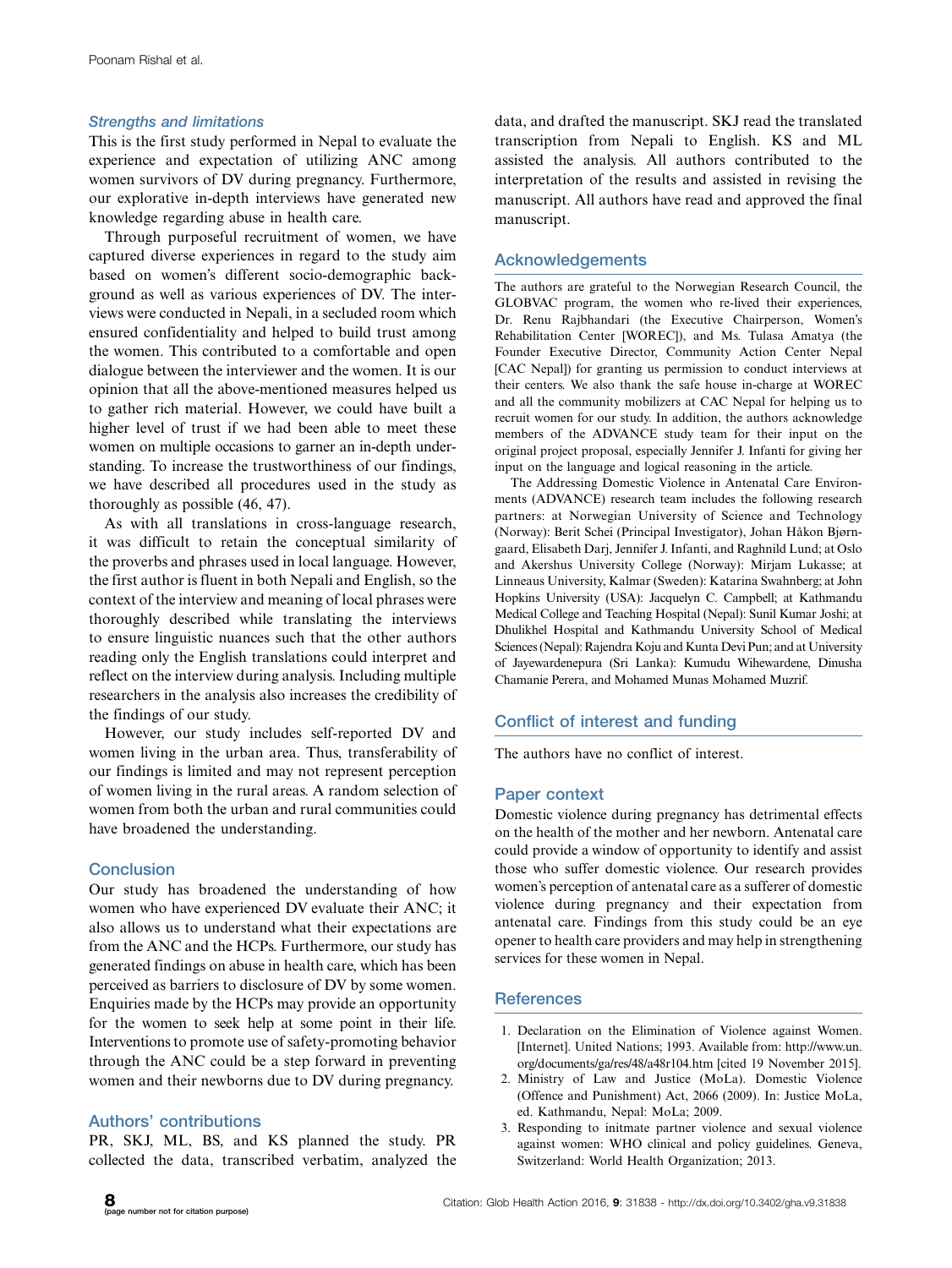- 4. Ministry of Health and Population (MOHP). Nepal demographic and health survey 2011. New Era & ICF International Inc.; 2012.
- 5. Desmarais SL, Pritchard A, Lowder EM, Janssen PA. Intimate partner abuse before and during pregnancy as risk factors for postpartum mental health problems. BMC Pregnancy Childbirth 2014; 14: 132.
- 6. Ahmed S, Koenig MA, Stephenson R. Effects of domestic violence on perinatal and early-childhood mortality: evidence from north India. Am J Public Health 2006; 96(8): 1423-8.
- 7. Mezey GC, Bewley S. Domestic violence and pregnancy. Int J Obstet Gynaecol 1997; 104: 528-31.
- 8. Morse DS, Paldi Y, Egbarya SS, Clark CJ. 'An effect that is deeper than beating': family violence in Jordanian women. Fam Syst Health 2012; 30: 19-31.
- 9. Eno EE, Fawole AA, Aboyeji AP, Adesina KT, Adeniran AS. Domestic violence and obstetric outcome among pregnant women in Ilorin, north central Nigeria. Int J Gynaecol Obstet 2014; 125: 170-1.
- 10. García-Moreno C, Hegarty K, d'Oliveira AFL, Koziol-McLain J, Colombini M, Feder G. The health-systems response to violence against women. Lancet 2015; 385: 1567-79.
- 11. Joshi SK, Kharel J, Mentee MV, WHO G. Violence against women in Nepal – an overview. The Free Library. 2008.
- 12. Parvin K, Sultana N, Naved R. Spousal violence against women and help seeking behaviour: Baseline survey report on sexual and reproductive health and rights and violence againts women and Girls in Dhaka Slums. Dhaka, Bangladesh: iccdr,b; 2012.
- 13. Wijma B, Thapar-Bjorkert S, Hammarstrom NC, Swahnberg K. Cycles of abuse nurtured by concealment: a clinical report. J Psychosom Obstet Gynaecol 2007; 28: 155-60.
- 14. Bott S, Morrison A, Ellsberg M. Preventing and responding to gender-based violence in middle and low-income countries: a global review and analysis. Washington, D.C, US: World Bank; 2005.
- 15. Taket A, Nurse J, Smith K, Watson J, Shakespeare J, Lavis V, et al. Routinely asking women about domestic violence in health settings. BMJ 2003; 327: 673-6.
- 16. Ministry of Health and Population (MOHP) Population Division. Assessment of the performance of hospital-based One Stop Crisis Management Centers. In: Division P, ed. Kathmandu, Nepal: Nepal Health Sector Support Program; 2013, pp. 1-97.
- 17. Kvale S, Brinkmann S. Interviews: learning the craft of qualitative research interviewing. 2nd ed. California, USA: Sage; 2009, 353 p.
- 18. Central Bureau of Statistics (CBS). Population Monograph of Nepal. In: Statistics CBo, ed. 1st ed. Kathmandu, Nepal: Central Bureau of Statistics; 2014.
- 19. Pradhan A, Suvedi B, Barnett S, Sharma S, Puri M, Poudel P, et al. Nepal maternal mortality and morbidity study 2008/2009. Kathmandu, Nepal: Family Health Division, Department of Health Services, Ministry of Health and Population, Government of Nepal; 2010.
- 20. Graneheim UH, Lundman B. Qualitative content analysis in nursing research: concepts, procedures and measures to achieve trustworthiness. Nurse Educ Today 2004; 24: 105-12.
- 21. Ellsberg M, Heise L. Researching violence against women: a practical guide for researchers and activist. Geneva, Switzerland: World Health Organization Program for Appropriate Technology in Health (PATH); 2005.
- 22. Ellsberg M, Heise L. Bearing witness: ethics in domestic violence research. Lancet 2002; 359: 1599-604.
- 23. Garcia-Moreno C, Watts C, Heise L, Ellsberg M. Putting women first: ethical and safety recommendations for research

on domestic violence against women. Geneva, Switzerland: World Health Organization; 2001.

- 24. Bacchus L, Mezey G, Bewley S. Experiences of seeking help from health professionals in a sample of women who experienced domestic violence. Health Soc Care Community 2003; 11:  $10 - 18$ .
- 25. McCauley J, Yurk RA, Jenckes MW, Ford DE. Inside 'Pandora's box': abused women's experiences with clinicians and health services. J Gen Intern Med 1998; 13: 549-55.
- 26. Lutz KF. Abused pregnant women's interactions with health care providers during the childbearing year. J Obstet Gynecol Neonatal Nurs 2005; 34: 151-62.
- 27. Okafor II, Ugwu EO, Obi SN. Disrespect and abuse during facility-based childbirth in a low-income country. Int J Gynecol Obstet 2015; 128: 110-13.
- 28. Jewkes R, Abrahams N, Mvo Z. Why do nurses abuse patients? Reflections from South African obstetric services. Soc Sci Med 1998; 47: 1781-95.
- 29. Swahnberg K, Schei B, Hilden M, Halmesmaki E, Sidenius K, Steingrimsdottir T, et al. Patients' experiences of abuse in health care: a Nordic study on prevalence and associated factors in gynecological patients. Acta Obstet Gynecol Scand 2007; 86: 349-56.
- 30. Swahnberg K, Thapar-Bjorkert S, Bertero C. Nullified: women's perceptions of being abused in health care. J Psychosom Obstet Gynaecol 2007; 28: 161-7.
- 31. Swahnberg K, Zbikowski A, Wijma B. Ethical lapses: staff's perception of abuse in health care. J Psychosom Obstet Gynecol 2010; 31: 123-9.
- 32. Swahnberg K, Wijma B. Staff's awareness of abuse in health care varies according to context and possibilities to act. J Psychosom Obstet Gynecol 2011; 32: 65-71.
- 33. Grad FP. The preamble of the constitution of the World Health Organization. Bull World Health Organ 2002; 80: 981-2.
- 34. Garcia-Moreno C. Dilemmas and opportunities for an appropriate health-service response to violence against women. Lancet 2002; 359: 1509-14.
- 35. Samarasekera U, Horton R. Prevention of violence against women and girls: a new chapter. Lancet 2015; 385: 1480-2.
- 36. Bacchus L, Mezey G, Bewley S. Women's perceptions and experiences of routine enquiry for domestic violence in a maternity service. BJOG 2002; 109: 9-16.
- 37. Feder G, Ramsay J, Dunne D, Rose M, Arsene C, Norman R, et al. How far does screening women for domestic (partner) violence in different health-care settings meet criteria for a screening programme? Systematic reviews of nine UK National Screening Committee criteria. Health technology assessment 2009.
- 38. Jewkes R. Intimate partner violence: the end of routine screening. Lancet 2013; 382: 190-1.
- 39. Usta J, Antoun J, Ambuel B, Khawaja M. Involving the health care system in domestic violence: what women want. Ann Fam Med 2012; 10: 213-20.
- 40. Taket A, Beringer A, Irvine A, Garfield S. Tackling domestic violence: exploring the health service contribution. Berlin, Germany: Home Office, Research, Development and Statistics Directorate; 2004.
- 41. Shelton JD. The provider perspective: human after all. Int Fam Plan Perspect 2001; 27: 152-61.
- 42. Liang B, Goodman L, Tummala-Narra P, Weintraub S. A theoretical framework for understanding help-seeking processes among survivors of intimate partner violence. Am J Community Psychol 2005; 36: 71-84.
- 43. Matar Curnow SA. The open window phase: helpseeking and reality behaviors by battered women. Appl Nurs Res 1997; 10: 128-35.